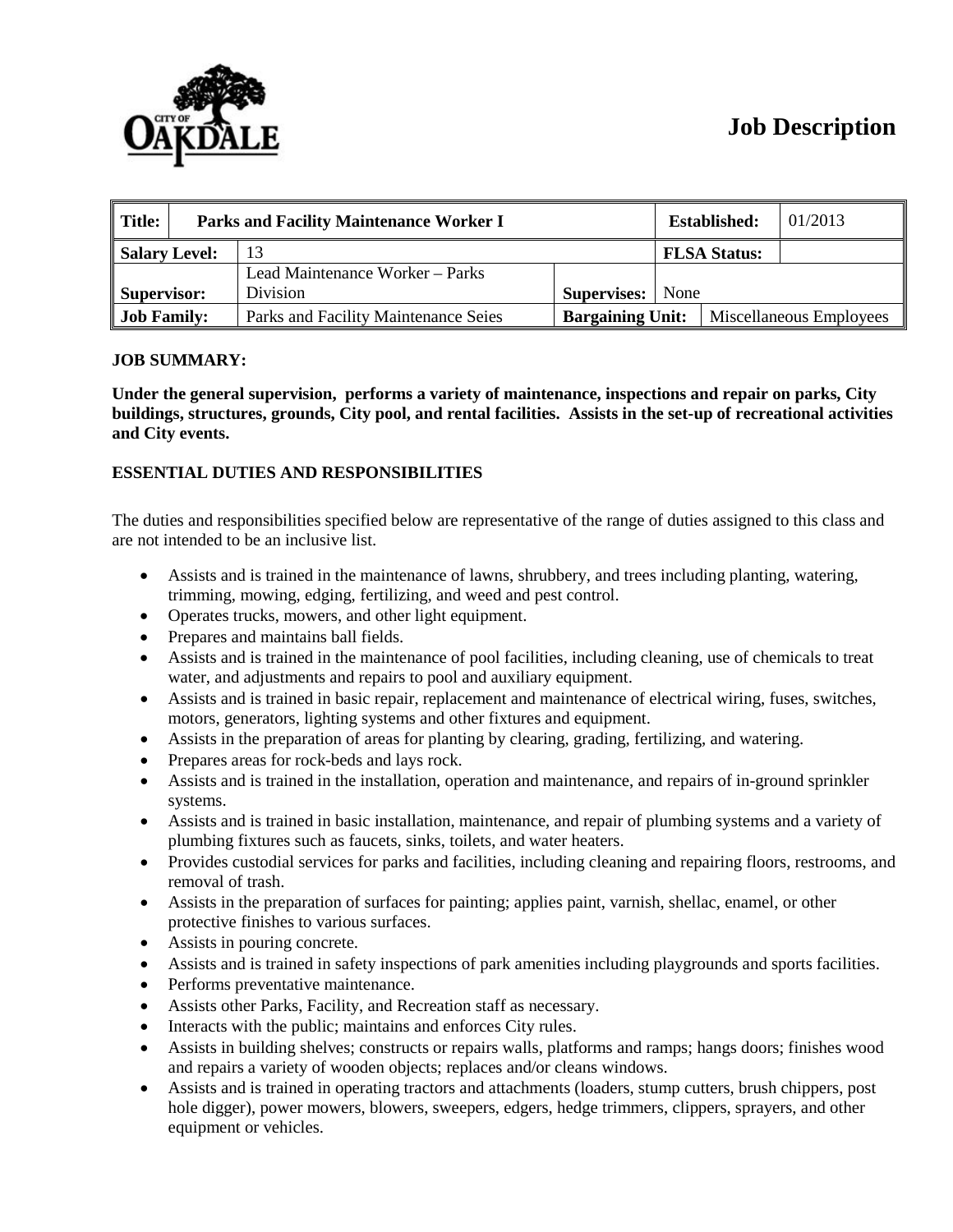- Insures the proper maintenance of equipment and tools by cleaning and checking equipment and tools after use.
- May assist in other areas of Public Works.
- Performs other related duties as assigned.

# **QUALIFICATIONS**

To perform this job successfully, an individual must be able to perform each essential duty satisfactorily. The requirements listed below are representative of the knowledge, skill, and/or ability required. Reasonable accommodations may be made to enable individuals with disabilities to perform the essential functions.

# **ABILITY TO**

- Perform routine building and landscape maintenance.
- Perform heavy manual labor associated with parks and facilities maintenance and repair.
- Operate light power-driver equipment.
- Understand and follow written and verbal instructions.
- Communicate effectively with individuals from various socioeconomic, ethnic, and cultural diverse backgrounds; and establish and maintain effective working relationships with those contacted in the course of work.
- Wear a City provided uniform; protective equipment such as self-contained breathing apparatus; and trim facial hair to ensure proper fit of self-contained breathing apparatus.

# **KNOWLEDGE OF**

- Methods, techniques, materials, and tools used in parks and facilities maintenance, building and landscape maintenance, and repair.
- Operation of trucks, mowers and other light equipment.
- Operational characteristics, capabilities and maintenance requirements of power-driven maintenance equipment.
- Laws and City of Oakdale ordinances relating to equipment operation; and safety laws, practices and principles relating to equipment operation and maintenance.
- Rules, regulations, policies, and operating procedures for the City of Oakdale.

#### **EDUCATION and/or EXPERIENCE**

High school diploma or general education degree (GED); one (1) year full-time work experience in the areas of professional general building and facility maintenance, and/or professional landscape maintenance.

# **LANGUAGE SKILLS**

Ability to read and comprehend simple instructions, short correspondence, and memos. Ability to write simple correspondence. Ability to effectively present information in one-on-one and small group situations.

#### **MATHEMATICAL SKILLS**

Ability to add, subtract, multiply, and divide in all units of measure, using whole numbers, common fractions, and decimals. Ability to compute rate, ratio, and percent and to draw and interpret bar graphs.